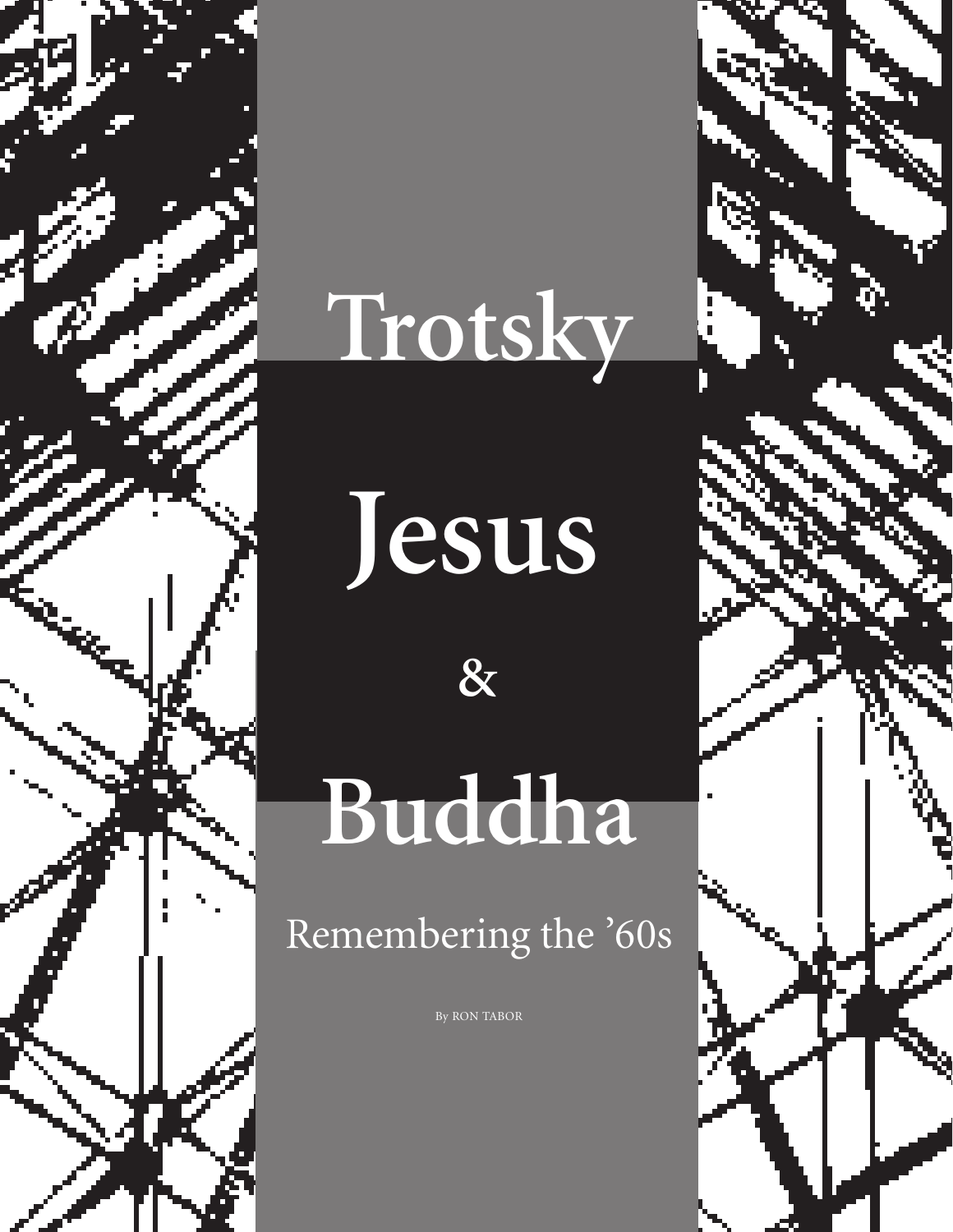It was early October, 1966. I had just returned to the "Windy City" to begin my second year at the University of Chicago. The previous spring, I had helped organize and had taken part in an anti-war/anti-draft sit-in in the school's administration building that had tied up the campus for five days and had made the *New York Times* and national TV. I was looking forward to getting something like that going again. This made up for what I expected would be another unspeakable Chicago winter, as well as the stifling spiritual atmosphere (smug hypocrisy) of the U of C as an institution.

My roommate to be, Stewart Nathan, and I had heard that a mutual friend, Pete Braun, had "flipped out" the previous summer, but we hadn't given it much thought. A lot of people flipped out back then, and besides, flipping out meant different things to different people. In any case, we hadn't seen Pete yet and we had other tasks to concern us. Stewart had had both the foresight and the energy to locate an apartment off-campus and had asked me and another guy to share it with him. (When and how he found the place I still don't know.) I had readily agreed and we were going about fixing it up. It needed fixing.

The apartment was large, with two substantial bedrooms, a big living room with a kind of alcove off to one side that could serve as someone's sleeping area, and a kitchen and adjacent eating area. It was in the basement of a typical Chicago apartment building and had typical "basement apartment" features. The windows were small and placed high up on the walls, so that little light came in. Water pipes for the apartments above us were exposed, and the apartment suffered from a certain grunginess. But none of this mattered to us. If anything, it gave the apartment a romantic, "underground" feel and a degree of privacy that we appreciated. At least the neighbors wouldn't see us getting stoned, which we did, rather often.

The place also had two bathrooms, as well as three doors to the outside, which I at least saw as useful in case the police raided the place. Of course, later (after we had moved out) when someone was arrested in the apartment —the police planted marijuana behind the refrigerator the extra doors were irrelevant.

As important as these features were, another was crucial. Our new home was quite a ways from the U of C campus. This meant trekking to classes in the sub-arctic cold during the winter, but it also put some social distance between us and what we saw as the white, upper middle-class enclave that the university represented. We recognized that the entire area was a mostly white, middle-class island in the otherwise overwhelming Black South Side, but to us back then, the nuantial difference between where we lived and the campus mattered a great deal. We felt more "organic," closer to the Black community.

Although I was to give up one of the bedrooms to let still another friend move in (thus condemning myself to sleeping and studying in the dining area, through which our new roommate tromped at all hours of the night to make tea), the apartment was great. It was also cheap, what with four of us sharing the rent, while we lived frugally on rice, ground beef and scrambled eggs (nobody knew about cholesterol back then).

The preparation of our apartment (mostly, painting it scarlet, dark pink and an almost lavender blue), was not quite complete and the school term about to begin when we received a phone call one evening from our allegedly flipped out friend, Pete. He was in jail downtown, having been arrested for what he described as "jumping capitalists on Wells Street." We didn't know what this entailed and Pete sounded a bit weird on the phone, but we figured we'd better go bail him and worry about what kind of shape he was in afterward. So we called a few friends, rounded up the necessary cash (I think it was \$50), borrowed a car from some young professor friends who lived across the court, and headed downtown to rescue Pete from the clutches of the Chicago judicial system.

After we had dealt with the paper work, paid the money and waited a while, the cops brought up Pete. While he was very glad to see us, our pleasure at seeing him was tempered by what we noticed as he got closer.

In some ways, Pete looked as he always had: short and wide, almost square, with shortish brown hair and an Emiliano Zapata mustache on his attractive face. He was wearing blue jeans, boots and a red and black lumber jack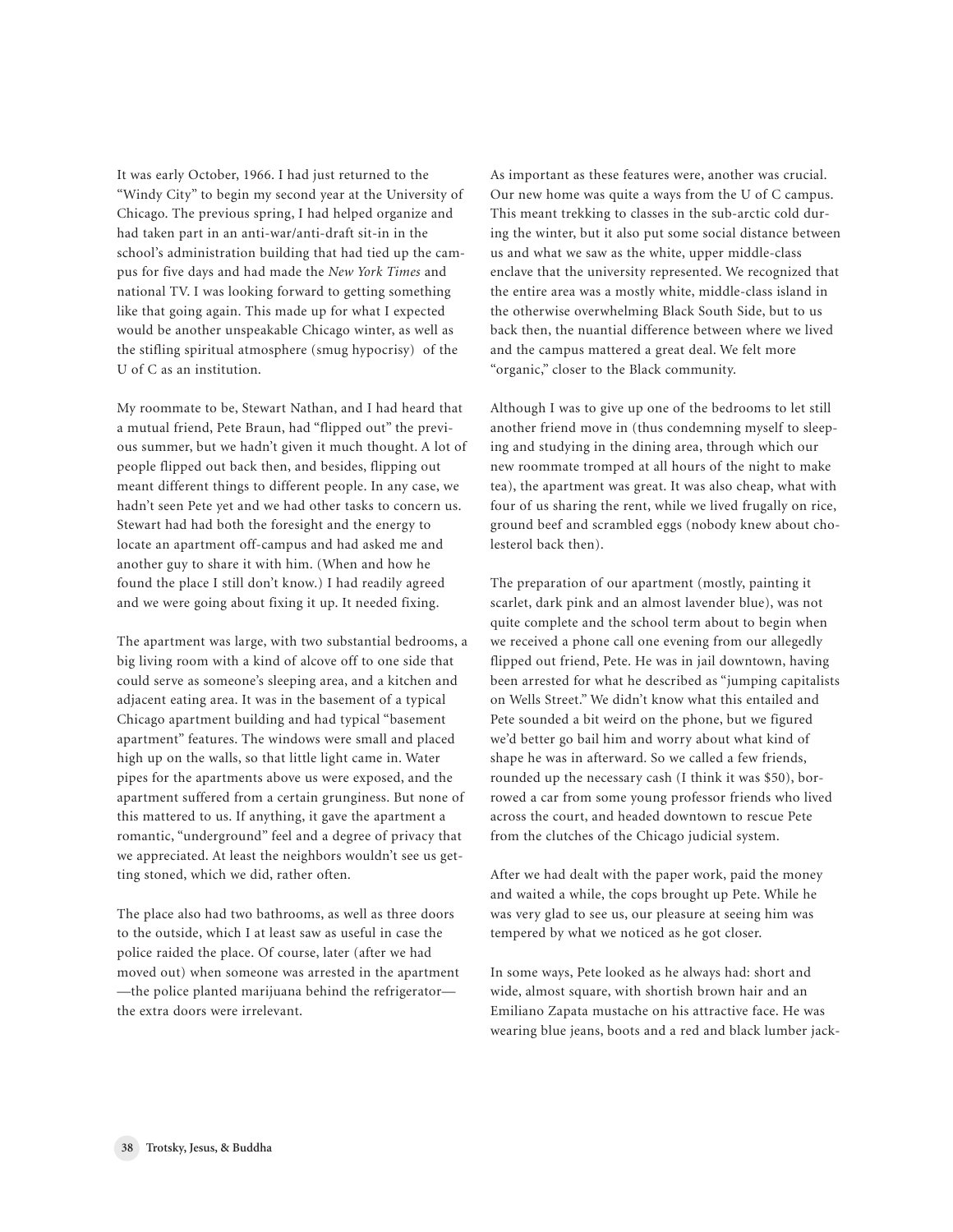et, all of which was almost a uniform with him. But his eyes were different. Brown and normally soft, alert and expressive, they were now bloodshot and didn't move around much. Mostly, he just looked straight ahead, turning his head to look at things.

While Pete's eyes were suggestive of a change in his mental state, his behavior was even more so. Under his right arm, perched on his hip, were ten or so small art books, almost pamphlets, consisting of vivid color prints of the works of various impressionist and post-impressionist painters, such as Monet, Renoir, Degas, Toulouse-Lautrec, Van Gogh, Matisse, Kandinsky, Picasso, etc. "Look at this!" he exclaimed, before even greeting us, while showing us one of the prints. "Isn't this beautiful?" Stewart and I agreed with him, as we looked at each other worriedly. This process continued as we made our way to the car. Pete, it was now apparent, had indeed flipped out.

We heard later that the "flipping out" had occurred the previous August, during a national SDS convention, held somewhere in the Midwest. Pete, his girlfriend, Kathy, and his best friend, Carl, had "tripped" (taken LSD) together, during which experience Pete had learned that Carl and Kathy were sleeping together. While Pete pretended to be successful with the ladies, he really wasn't, and the revelation that his best pal, Carl, had "stolen" his "girl" from him was more than he could bear. His acid trip never quite ended.

Now permanently high, Pete was in a good mood, chattering away as we drove back to our apartment, while Stewart and I tried to pretend, at least to Pete, that nothing was the matter. We had him sit down at the table in our dining room and gave him something to drink. While Pete sat there drinking and thinking whatever thoughts he was capable of, I pretended I needed to go to the bathroom so that I could get out of the room and exchange a few words with Stewart.

"He's crazy!" Stewart half whispered, half shouted in my ear. "Talk to him! Tell him he's flipped out and should get some help."

"No, YOU talk to him!" I insisted, although I was already accepting my fate. Stewart, assuring me that I was better at this kind of thing than he was, pushed me back into the dining room.

It was very hot in the apartment, and Pete and I had both taken off our shirts. We sat across from each other over the table, which was placed against one (pink) wall. I had already started to talk when I noticed Pete's well muscled arms and chest and a large kitchen knife that someone had inadvertently left on the table. With Stewart looking on from behind Pete (and halfway around the corner), I sat as calmly as I could and began to tell Pete that Stewart and I thought he had, well, kind of flipped out and, uh, thought he should see someone.

Saying this wasn't easy, since neither Stewart nor I had much confidence in psychiatry or psychoanalysis, which we generally considered to be techniques designed to ensure people's conformity to the ideology and behavioral norms of an evil and unjust social system. It also wasn't clear what Pete would do when he found out that two more of his friends had "turned on him," in this case telling him that they thought he was crazy and should see a shrink.

At first, Pete was silent. Then, starting slowly and softly and gradually gaining speed and volume....

(In a Black accent) "You don't even know who I am, do you, motherfucker? You don't even know who I am. Well, I'll tell you. I was TRAINED in the streets, motherfucker, TRAINED in the streets. And I can use both hands, karate, jujitsu, kung fu...."

At this point, Pete stood up and started doing karate chops on the wall and the table, then picked up the knife and started waving it around.

I was trying desperately to look unperturbed and to avoid doing or saying anything that might get Pete even more hyped up than he already was. I was also not letting my eyes move from the knife Pete had taken such a liking to. But out of the corner I my eye I did notice Stewart, still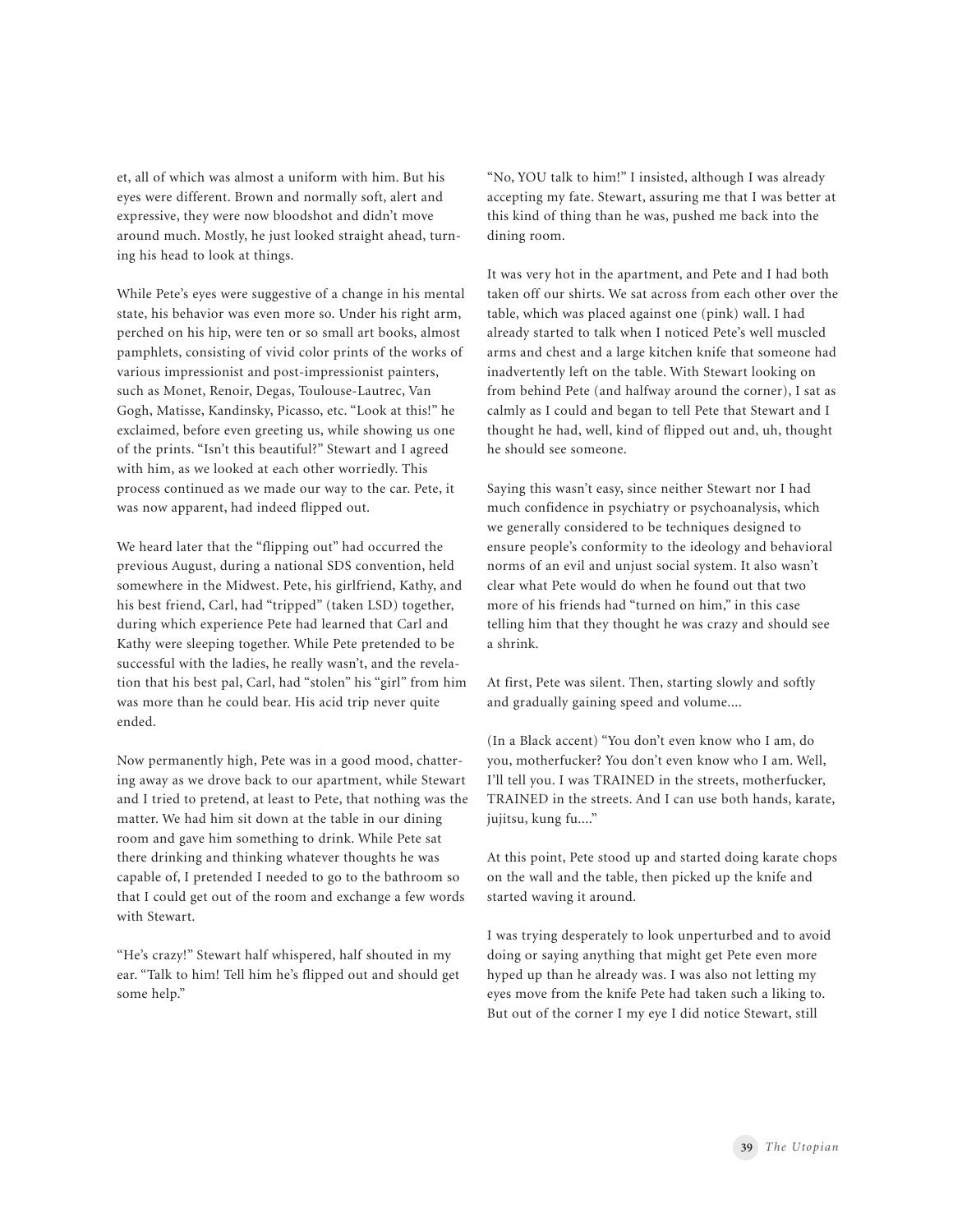watcing and listening in on the conversation, crouching a bit closer to the ground. At bottom, I felt that Pete, who had always been a kind and gentle person, deeply concerned about the racial and other injustices of our society (underneath a little bravado), would not actually do anything violent.

Meanwhile, his tirade was getting more and more bizarre. He was the reincarnation of Leon Trotsky, Jesus Christ and Buddha. He had formed a new organization, the Revolutionary Organizing Committee ("That's right, Rock, R.O.C!") that he wanted us to join. He was in direct communication with Mao and Fidel (apparently, he was on a first name basis with them), who were infiltrating cadres into the United States through Miami and San Francisco. When he gave the signal, in a month, the revolution would start.

Somehow, after Pete had finished, Stewart and I managed to calm him down. We suggested that perhaps we should continue the discussion tomorrow; it was late, we all needed to get some sleep, etc., etc. We fixed Pete up with a blanket and a pillow on a couch in the living room and retreated to our own sleeping areas. As I lay down on my mattress, I heard Pete talking to himself, and then a click, as Stewart locked his door.

The next morning, Stewart and I had things to do on campus (register for classes, buy books, catch up with friends, etc.), and this was as good an excuse as any not to pursue last night's conversation with Pete. So we all walked over to the university and then went our separate ways. The campus looked pretty, with the sun, already low in the sky, shining on the gray Gothic-style buildings and the leaves starting to fall, and I was glad to get away from Pete for awhile and avoid the responsibility of trying figure out what were going to do with him. Although it was obvious he needed help, he clearly didn't want it and I knew we couldn't force him to get it. Besides, I was starting to get pissed off at him. Who the hell needed to get a knife waved in his face and be called a motherfucker?

After registering, I bumped into Pete posted in front of the campus coffee shop trying to recruit people for ROC. He wasn't having much luck. And he still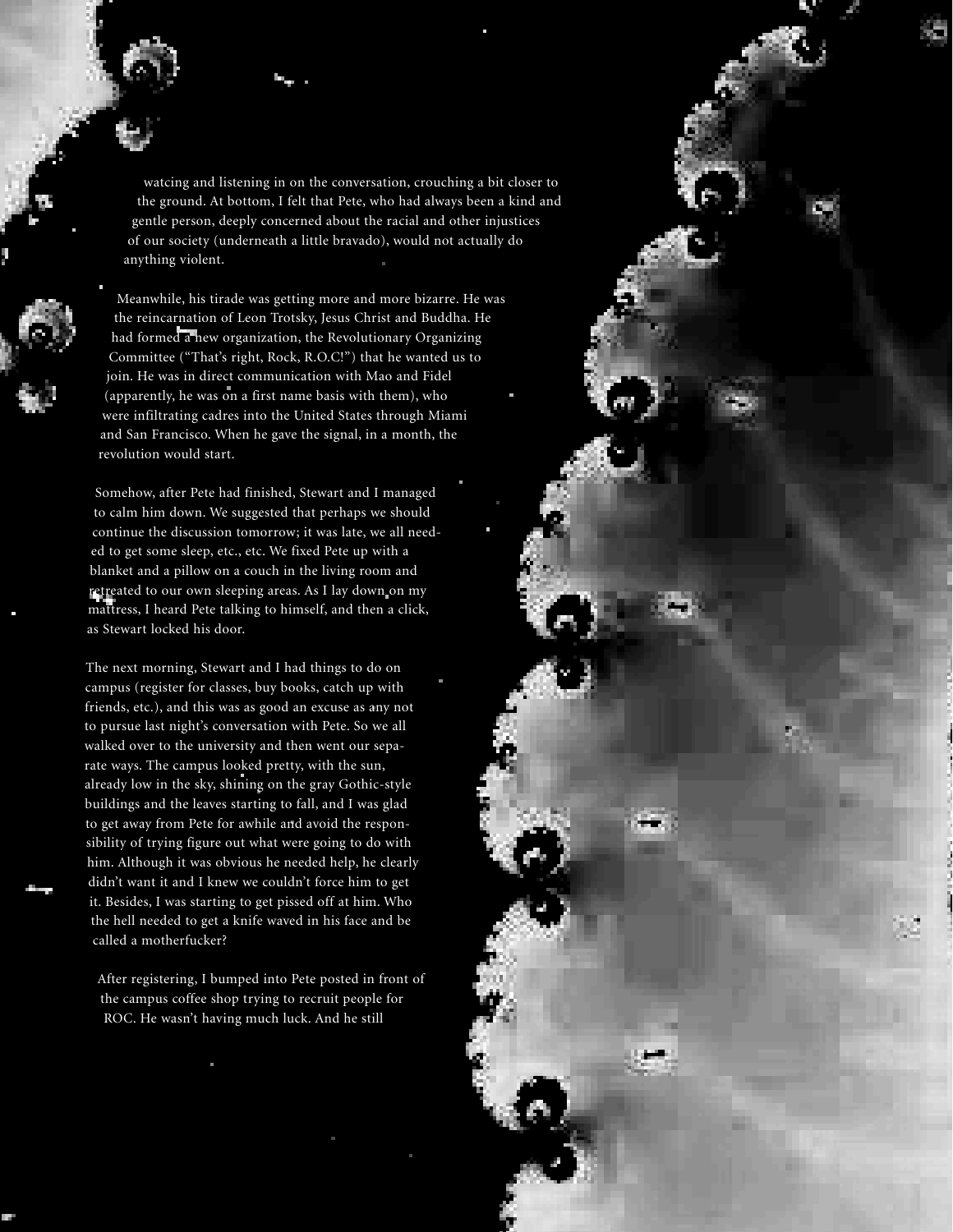refused to see a doctor. His flip, arrogant attitude increased my resentment even more and I basically decided to wash my hands of the whole situation. We had tried, he didn't want to get help, so what more could we do? (And fuck him, anyway.) Right?

I don't know where he spent the next few nights. Stewart and I hadn't kicked him out of our apartment, but we hadn't gone looking for him either. When we did run into him on campus, he was still doing his thing. Along with his other fantasies, he was particularly caught up with the idea that one of the guys active on the campus left, a big, good-looking, light-skinned Black fellow named Gerry Kirk, was an informant for the Chicago Red Squad. We knew, on principle, that the pigs had agents in the movement, but Gerry didn't fit the pattern. A nice guy with a friendly smile, Gerry never had much to say that had any political substance; he never acted like a leader and he never tried to incite violence or talked about guns. Mostly, he was just there.

"The guy's an agent, I'm telling you," Pete would say, shaking his head.

About a week after we had bailed him out and first heard about ROC, Stewart and I encountered Pete again. Our consciences getting the better of us, we tried once more to convince him to see a psychiatrist or something. To our surprise, Pete agreed, and with Gerry Kirk appearing from nowhere, we all set out across the campus and across Ellis Avenue to the university hospital to try to find someone who might be able to help our friend.